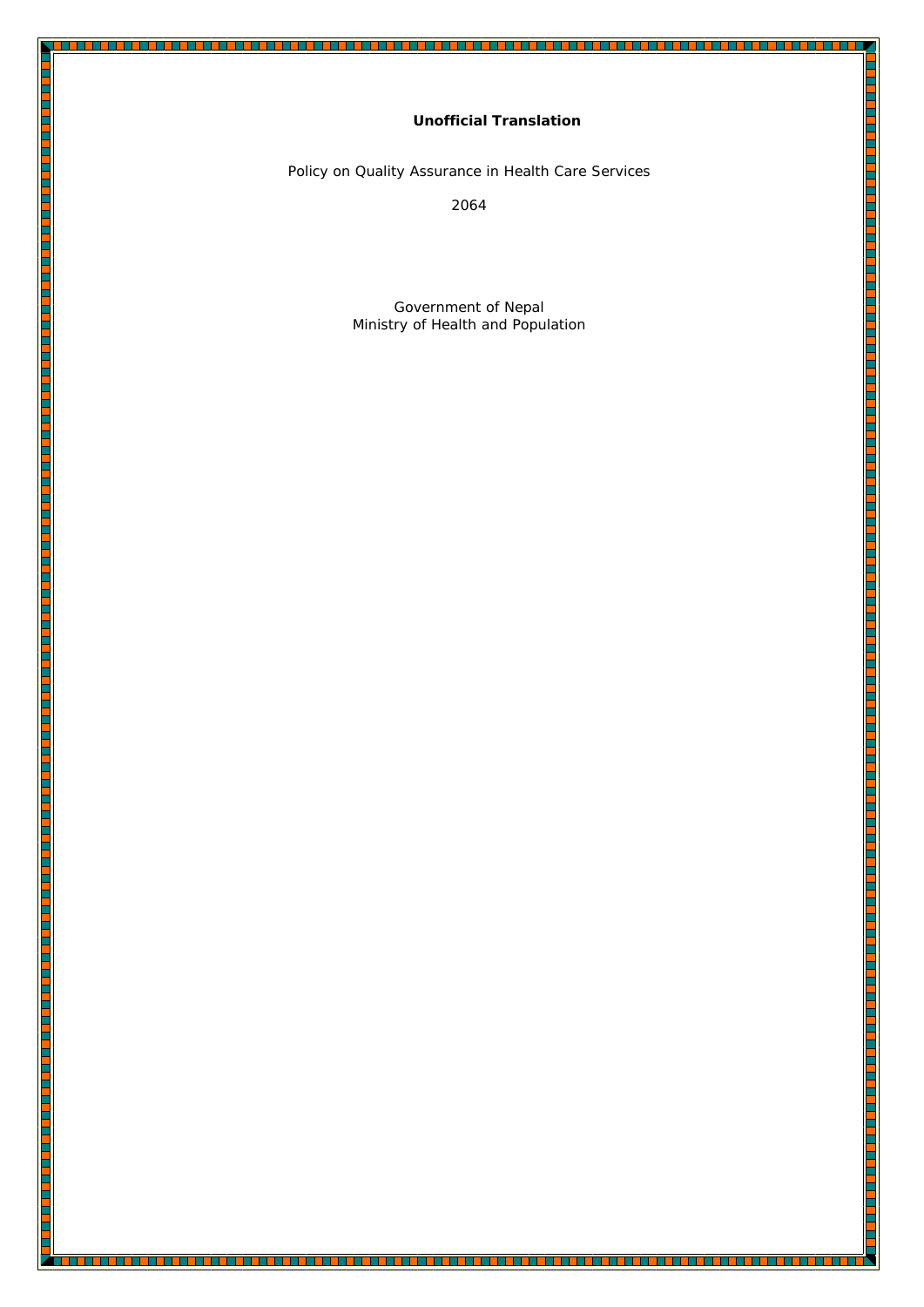## **1. Introduction:**

Government of Nepal (GoN) is committed to improve overall health status of its people by providing preventive, curative and promotive health services through public sector health delivery system and by encouraging private sector to complement and supplement to GoN's efforts to meet the health need of the people. In order to fulfill its commitment GoN, Ministry of Health and Population has formulated various plans and programmes which are already in implementation. Some progress has also been made towards improving health status of people e.g. reduced infant and child mortality, reduced prevalence of vaccine preventable diseases among children, increased utilization of essential health care services etc. However, desired level of outcome of any health programme cannot be expected without assuring optimum quality of services it provides. Realizing this fact, due consideration have been given towards quality aspect of health care services while developing health plan and programmes. The second long Term Health Plan (SLTHP) has recognized the need for establishing Quality Assurance (QA) systems in public, NGO and private sector. It has also provided some strategic guidelines for developing QA system. The medium term strategic plan (MTSP) has suggested that the quality of health services in public, private and NGO sectors should be improved through total quality management of human, financial and physical resources. Similarly, the Nepal Health Sector Strategy: An agenda for Reform (2004) has recognized importance of establishing services protocols and quality standards. Most importantly, establishment of QA mechanism for public and private sectors has been included in out put # 8 of the Nepal Health Sector Programme-Implementation Plan (NHSP-IP) 2004-2009 and has identified several action to be taken to improve quality and safety of health services.

#### **2. Goal:**

- To ensure the quality of services provided by Governmental, non governmental and private sector according to set standard.
- A autonomous institute will be established to ensure the quality of education provided for health care service provider working in governmental and non governmental

#### **3. Purpose:**

- To provide strategic guidelines for integration of quality of care component in all health services specially in essential health care services;
- To ensure that quality assurance system is in place and overall quality improvement activities are well implemented in all health facilities to fulfill consumers' needs;

### **4. Policy:**

- Quality assurance will be developed as integral part of essential health care services delivery system.
- A coordination mechanism will be developed among NGOs, private sector and local community to ensure quality health services delivery.
- A sustainable standard will be developed from central to district in order to monitor the QA services;

### **5. Strategies:**

In order to improve the quality of health care services as defined in this document following strategies are developed;

- 1. A QA Steering Committee will be formed at central and district level to oversee, coordinate and monitor the policies and strategies related to quality of health care services.
- 2. A QA Section will be established at Management Division under Department of Health Services which will be developed as a focal point for quality improvement. This section will monitor Quality assurance related operation activities All governmental and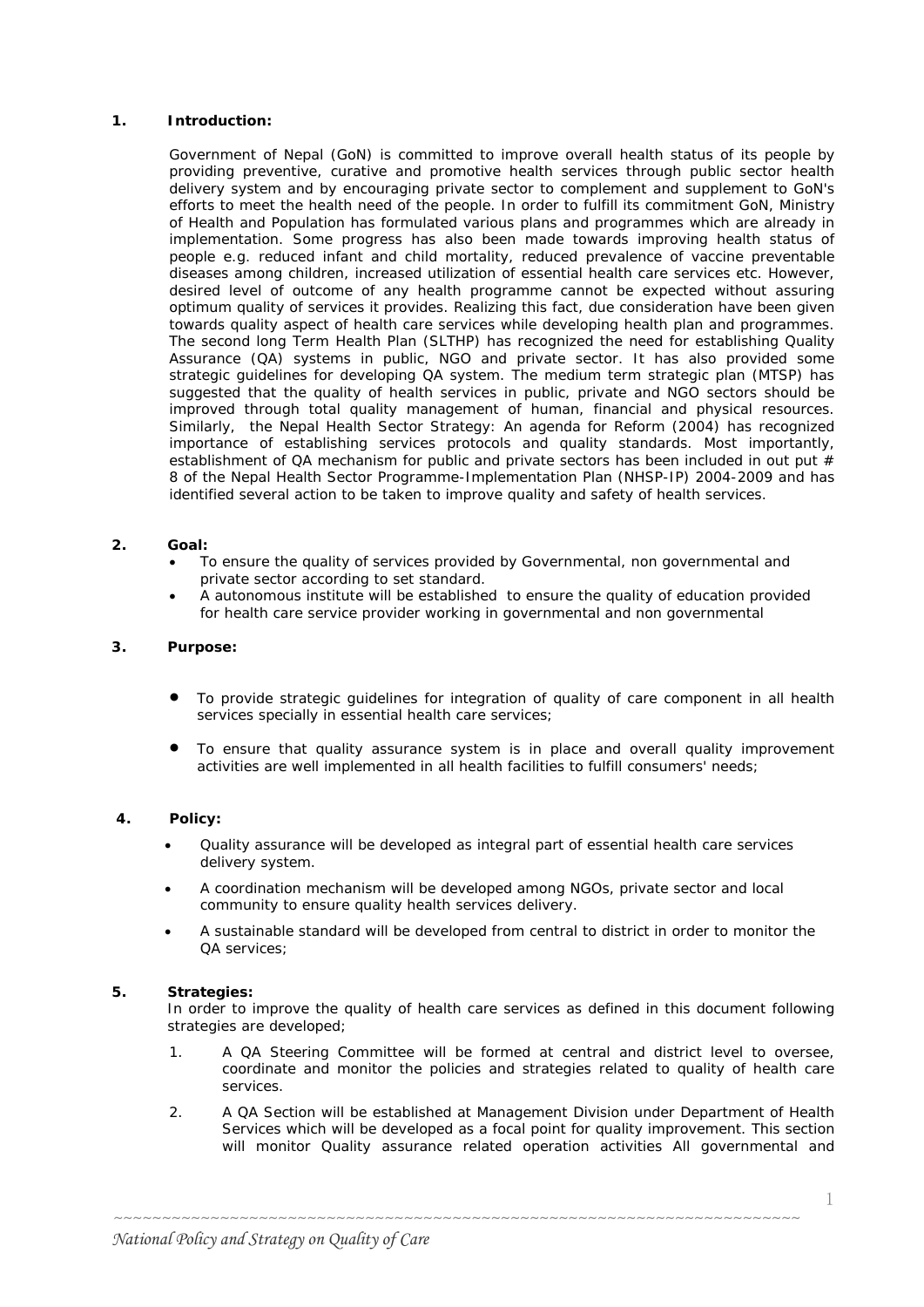nongovernmental of QA activities.

- 3. In the first phase, standards, guidelines and clinical protocols will be reviewed and/or developed for four major components of EHCS which include: (i) RH (Safe Motherhood and new born care/Family planning) (ii) CH (National Immunization Programme, Community based Integrated Management of Childhood Illnesses, Malnutrition and nutritional deficiency disorders in children) (iii) CDC (TB, Leprosy, HIV/AIDS and STD, Malaria, Kala-azar and Japanese Encephalitis), and (iv) OPD Services; and for other health services in subsequently. Emphasis will be given on proper implementation of these standards, guidelines and protocols through routine monitoring and supervision.
- 4. Local community will be involved in improving management of health institution to provide quality health care services by mobilizing local resources.
- 5. Awareness of consumers right and responsibilities to health care services will be created among general people through appropriate IEC, BCC activities and interventions.
- 6. Performance of quality of care activities carried out at different levels will be reviewed by integrating it with existing performance review system and monitored on regular basis.
- 7. Managers and providers will be oriented on importance of quality of care, service provision and quality improvement approaches and users rights to the quality health services.
- 8. Quality improvement process (plan, implement, monitor, problem- solving with team approach) will be initiated in different level of both public and private sector health facilities.
- 9. Medical and death audit system such as maternal death audit or new born death audit will be established up to the PHCC level in a phase wise manner. The District level QA committee will be responsible to carry out the auditing.
- 10.Social audit to assess client satisfaction and bring beneficiary's perspective in design and improvement of health policies and programmes and health services will be initiated.
- 11.Service consumers will be provided with necessary information about the risk and benefits, effectiveness, and options of the services they are going to receive through proper counseling before providing services.
- 12.Public/Private/NGO sector health care providers will follow and implement the national standards, guidelines and protocols of MoH&P.
- 13.Regular monitoring will be carried out from Quality Assurance Section at all level of government, non-government and private sector health institution and necessary support will be provided.
- 14.Studies and operation research activities for promoting the quality of health care services will be carried out in coordination with Nepal Health Research Council (NHRC).
- 15.Inter-sectoral coordination will be strengthened among different stakeholders at different level.
- 16.Quality Assurance will be an integral part of the essential health care services delivery system.
- 17.A Hospital Accreditation system will be established and developed.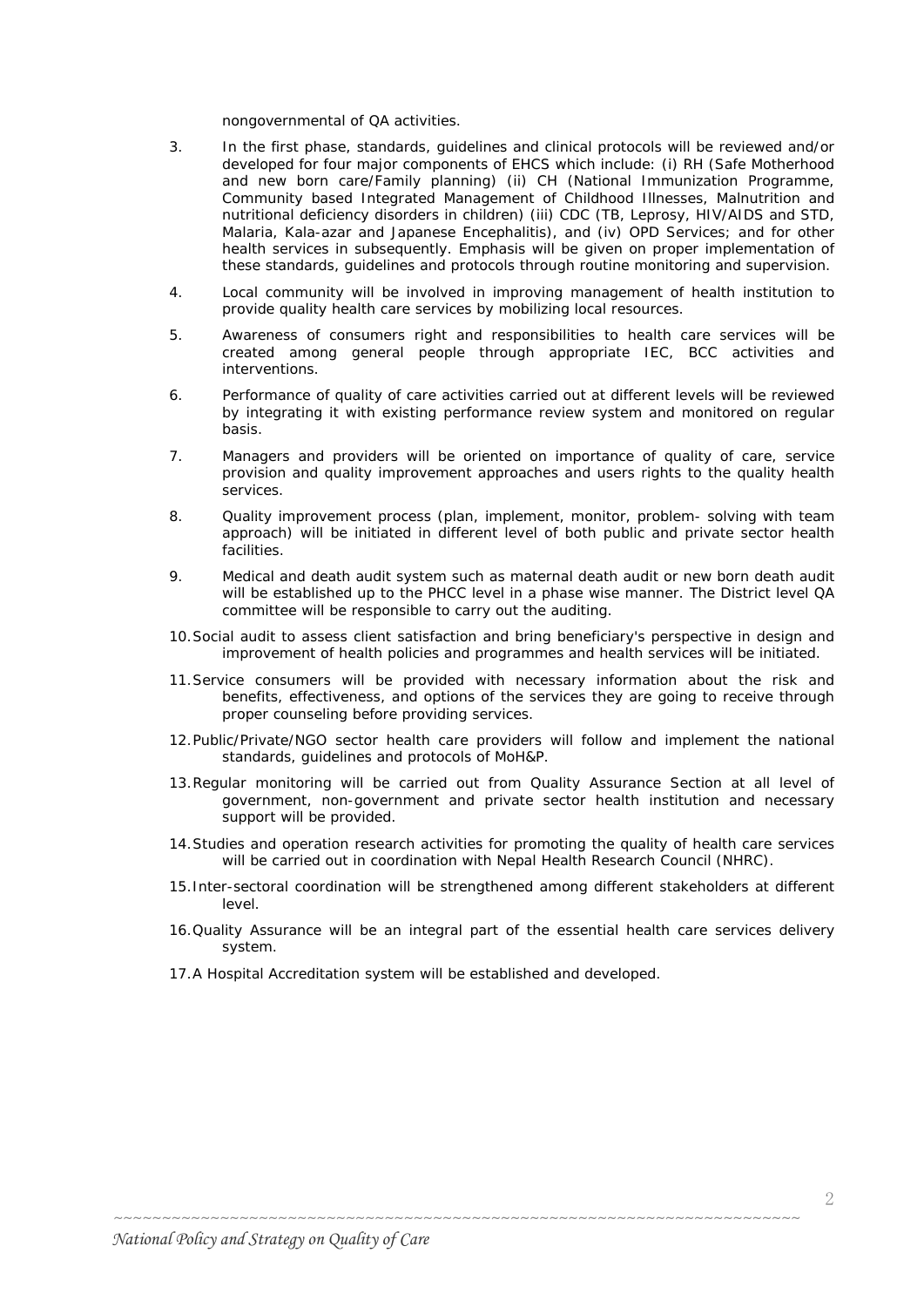# **Composition and Scope of work of different level of QA committee:**

# **QA Steering Committee at Ministerial level:**

# **Composition:**

- 1. Chief Specialist, Curative Division/MoHP Chairperson Chairperson
- 2. Director General: DoHS, DoA, DoDA (three) The Member
- 3. Representative NHRC **and Struck and Struck and Struck and Struck and Struck and Member**
- 4. Representative of Different Council (Two ) and the second version of  $\sim$  1 Member
- 5. Legal Officer, MoH&P Member Member Member Member
- 6. Representative of Consumers Forum **Forman Constant Consumers** Member
- 7. Representative of APHIN  $\overline{a}$  and  $\overline{a}$  and  $\overline{a}$  are Member
- 8. Chief, M&E and Public Health Administration Division/MoHP Member Secretary

# **Scope of Work**

The QA Steering Committee at the Ministry of Health and Population is the apex body. It will:

- Regulate overall QA activities carried out by public, private and NGO sectors;
- Provide necessary directives/guidelines to QA Coordination Committee at Department of Health Services for effective implementation of quality of care programmes/activities;
- Formulate and / or update national QA Policy and Strategy for sustained improvement in the quality of overall health services;
- Approve, research activities to be conducted for the improvement of quality of health services;

The QA Steering Committee will meet at least once in a year. Other relevant organizations/institutions/individuals may be invited in the meeting as and when necessary.

*~~~~~~~~~~~~~~~~~~~~~~~~~~~~~~~~~~~~~~~~~~~~~~~~~~~~~~~~~~~~~~~~~~~~~~~* 

- 
- 
- 
- 
- 
- 
- 

# **Annex: I**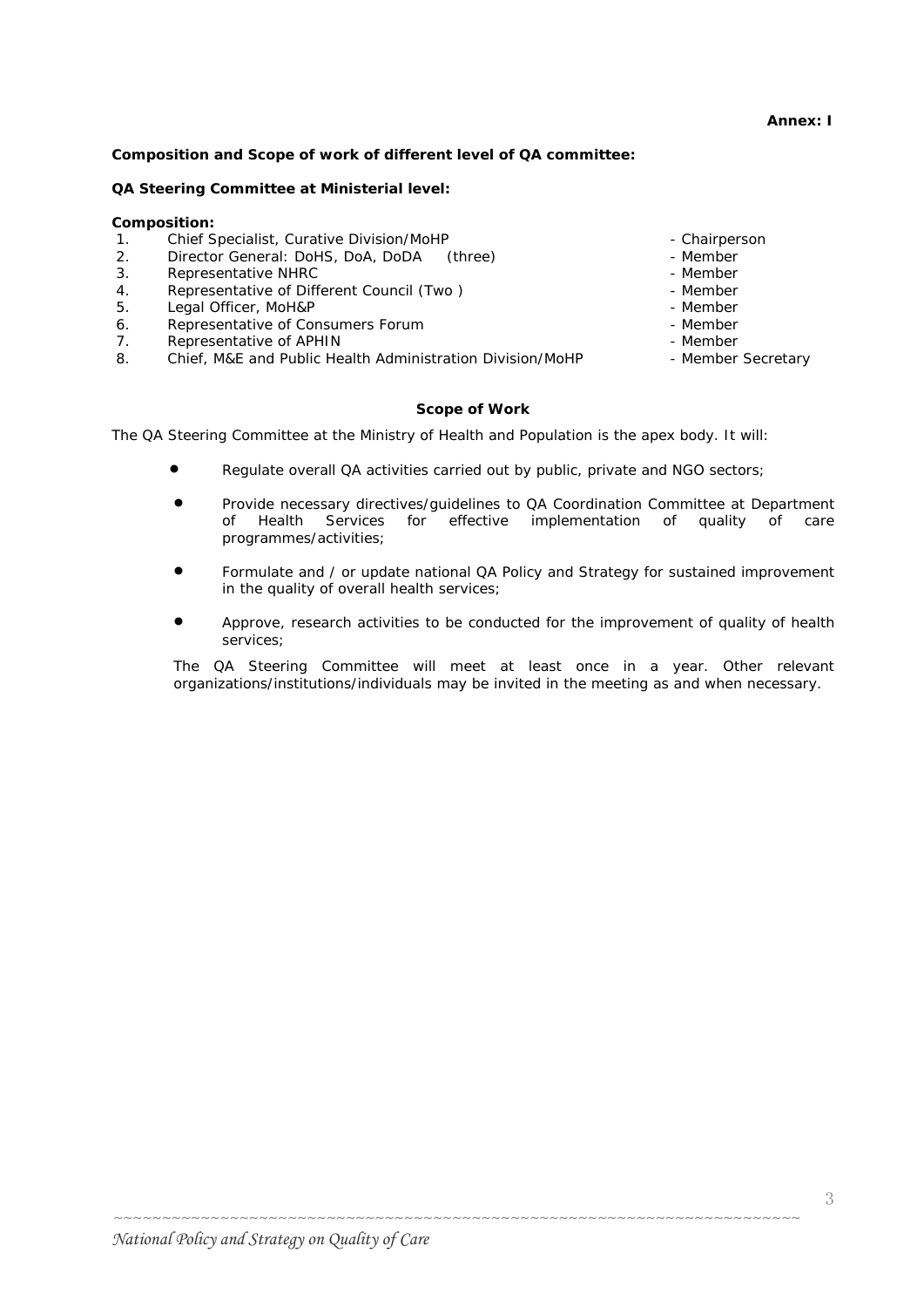## **Annex: II**

## **QA Working Committee at District level:**

### **Composition:**

| 1 <sub>1</sub> | Chief, DHO/DPHO                                        | - Chairperson      |
|----------------|--------------------------------------------------------|--------------------|
| 2.             | Med. Sup or representative District Hospital           | - Member           |
| 3.             | Nurse In-charge, Hospital                              | - Member           |
| 4.             | Lab Technician, Hospital/DHO/DPHO                      | - Member           |
| 5.             | HA/                                                    |                    |
| 6.             | HA/PHN from District Public Health Office/DHO - Member |                    |
| 7.             | SA from District Public Health Office/DHO              | - Member           |
| 8.             | Representative of selected I/NGO, Nursing Homes        | - Member           |
| 9.             | Representative of Consumers Forum                      | - Member           |
| 10.            | Public Health Officer or PHI from DPHO/DHO             | - Member Secretary |

### **Scope of Work:**

#### **QA Working Committee at district:**

- Carry out QA activities as per instructions and quidelines provided by QA Section of Department of Health Services;
- Ensure availability and use of services standards and protocols at different health facilities of public, private and NGO sectors within the district;
- Review and monitor the quality of health care services provided by public, private and NGO sector health facilities;
- Conduct medical audit at district hospitals, private nursing home and NGO hospitals in the district and give feedback for quality improvement;
- Plan and implement QA activities for improving the quality of health care services in the district;
- Supervise and support to QA activities of health facilities in district and provide feedback;
- Coordinate with district level private and NGO sector health facilities for facilitating the implementation of QA activities;
- Report to QA Section of Department of Health Services and give recommendations and suggestions for improving the quality of health services;

The QA Working Committee will meet at least three times in a year and more frequently if needed. Representative from concerned organization, institutions and individuals may be invited as and when necessary.

#### **Annex: III**

#### **Quality of Care Indicators:**

Often, it is difficult to measure or quantify the degree of quality of health care by using specific indicator. Therefore, in most cases, it depends upon observation, interpretation and perception of individual evaluator or supervisor. However, indicators will be needed for monitoring and evaluating the three basic elements of quality of care, namely; input, process and output. Each program/health institutions will develop specific indicators based on level of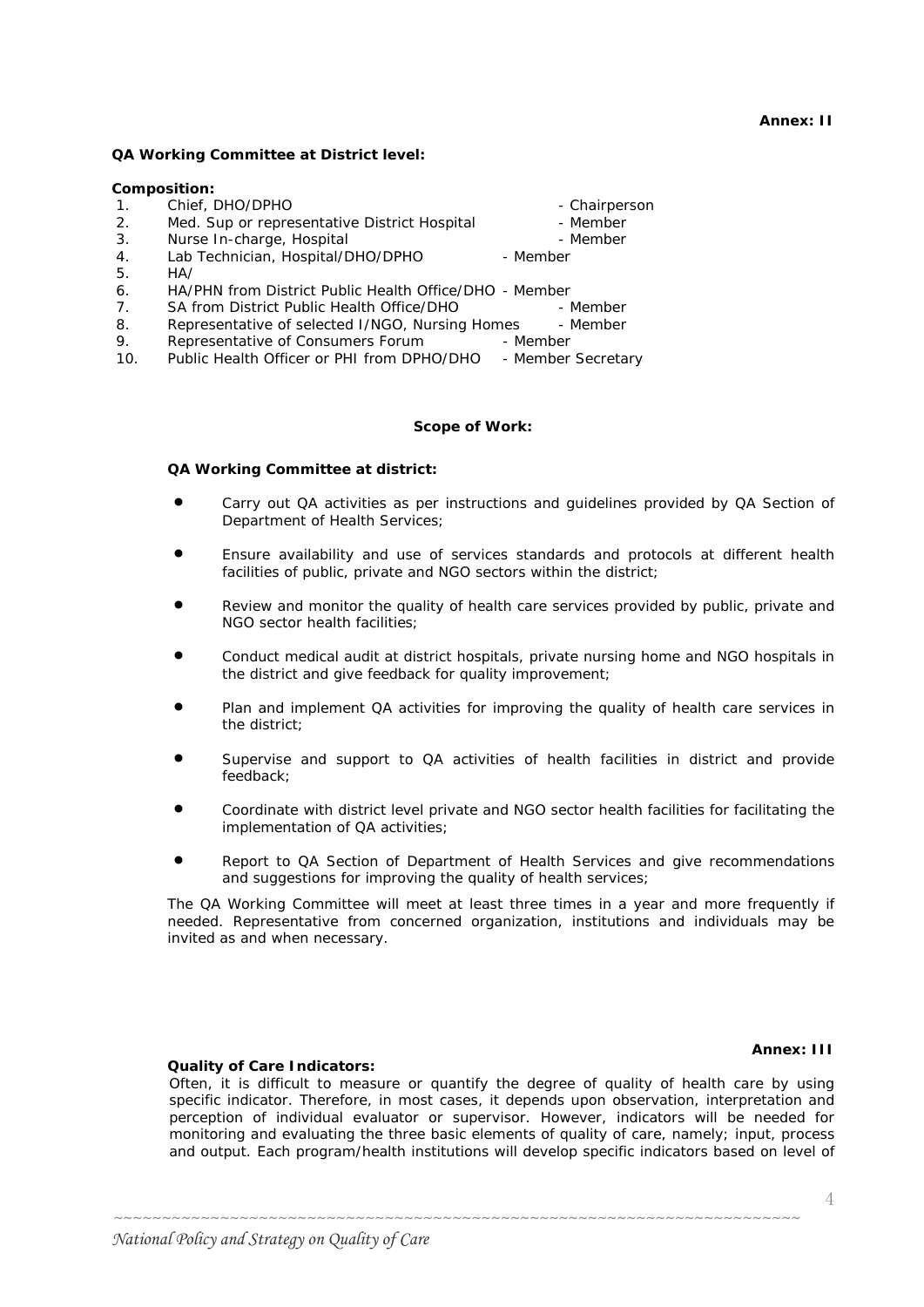health facility and types of services they provide. However, some examples of quality indicators are given below.

## **Indicators for measuring inputs:**

- Quality management system in place by each level of health facilities;
- Providers oriented on proper use of standards/protocols;
- Availability of competent and skilled service providers;
- Availability of health care providers' Code of Conduct;
- Availability of standards for physical facility, supplies, drugs, equipment etc. as per set standards;
- Functional referral system in place;
- Functional Health Management Committee exists at the facility level;
- Health care providers/health facilities are licensed, certified and accredited;

### **Indicators for measuring process:**

- Services provided as per standards, guidelines and protocols;
- Consumers are informed and counseled about the services they receive;
- Continuity of services and proper follow up ensured;
- Standard behavior of service providers observed and followed;
- Standard infection prevention (IP) practice in place;
- Services are provided promptly (less waiting time);
- Support of health management committee (resources, supervision, monitoring etc;) is available;
- Service records maintain properly;
- Social audit in place;
- Medical audit system in place;
- Confidentiality of information on individual health service consumer strictly maintained;

*~~~~~~~~~~~~~~~~~~~~~~~~~~~~~~~~~~~~~~~~~~~~~~~~~~~~~~~~~~~~~~~~~~~~~~~* 

### **Indicators for measuring Outputs:**

- Satisfied consumers;
- Nosocomial infection rate
- Mortality rate
- Recovery rate
- Complication rate
- Average length of stay in hospital
- Post operative death rate